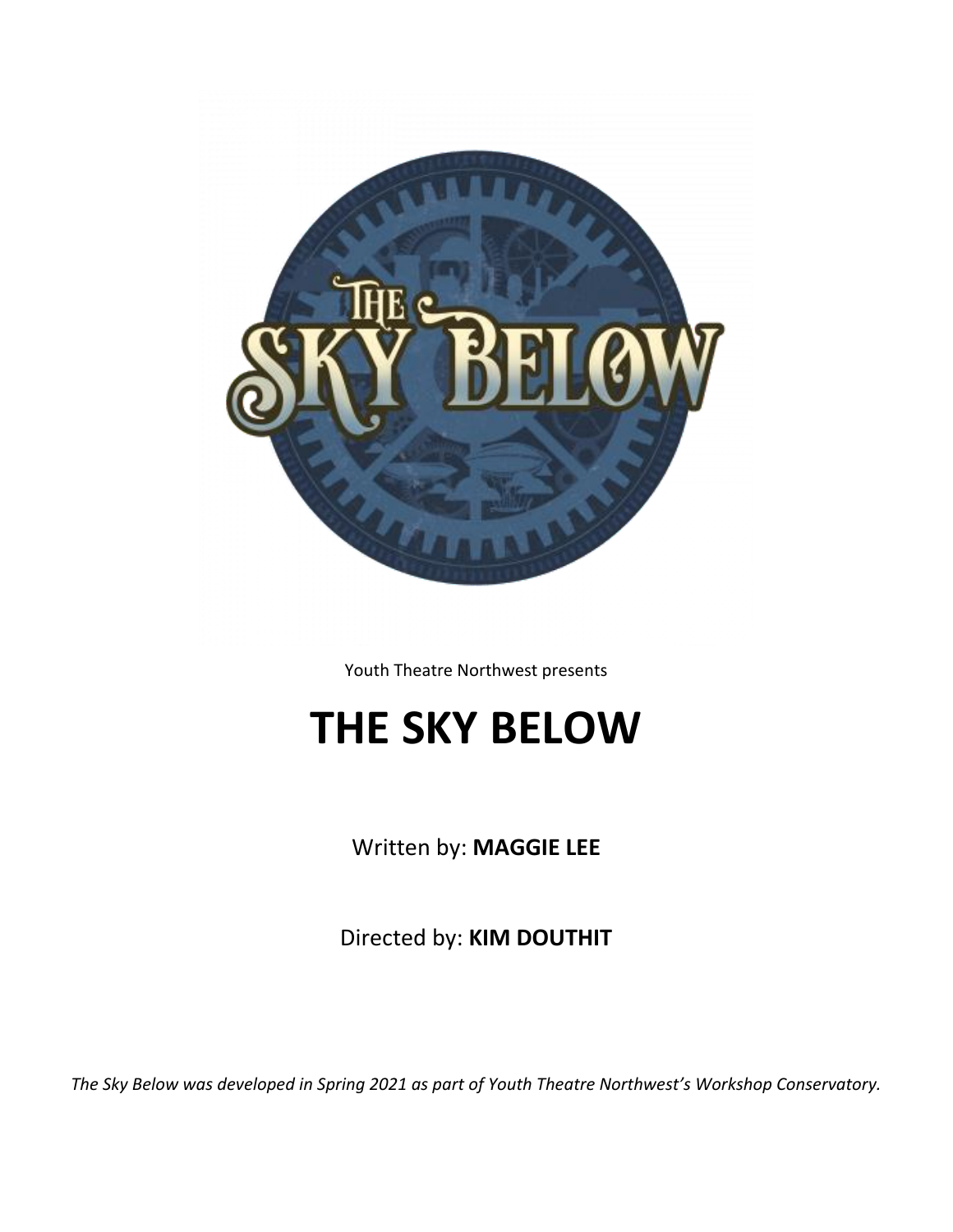### **FROM THE DIRECTOR:**

When I was first presented with the opportunity to direct *The Sky Below*, it was mostly still just an idea in Maggie Lee's head. When Mimi approached me asking if I would want to direct a new work that was a sci-fi, steampunk, dystopian play about teenagers, the words were barely out of her mouth before I was interrupting her to say yes.

The fact that the brilliant Maggie Lee was writing it was only icing on the cake. It is such an amazing and unique opportunity for anyone to get to work on a play from the ground up, that the thought of getting to do that with a group of our amazing students seemed like too good a chance to pass up. The playwright gets the chance to see their vision come to life, and sometimes even gain inspiration from choices the actors are making. The students get the chance to see how a story evolves and changes, as well as offer their own insight to the process.

Watching the students grow with the story has been such a rewarding experience. I am so proud of the work everyone has put into this, and so happy to be able to once again put all of their hard work up for a live audience.

Welcome back to the theatre, and I hope you enjoy the show!

Kim Douthit

**Director** 

*Thank you to our season sponsors:*













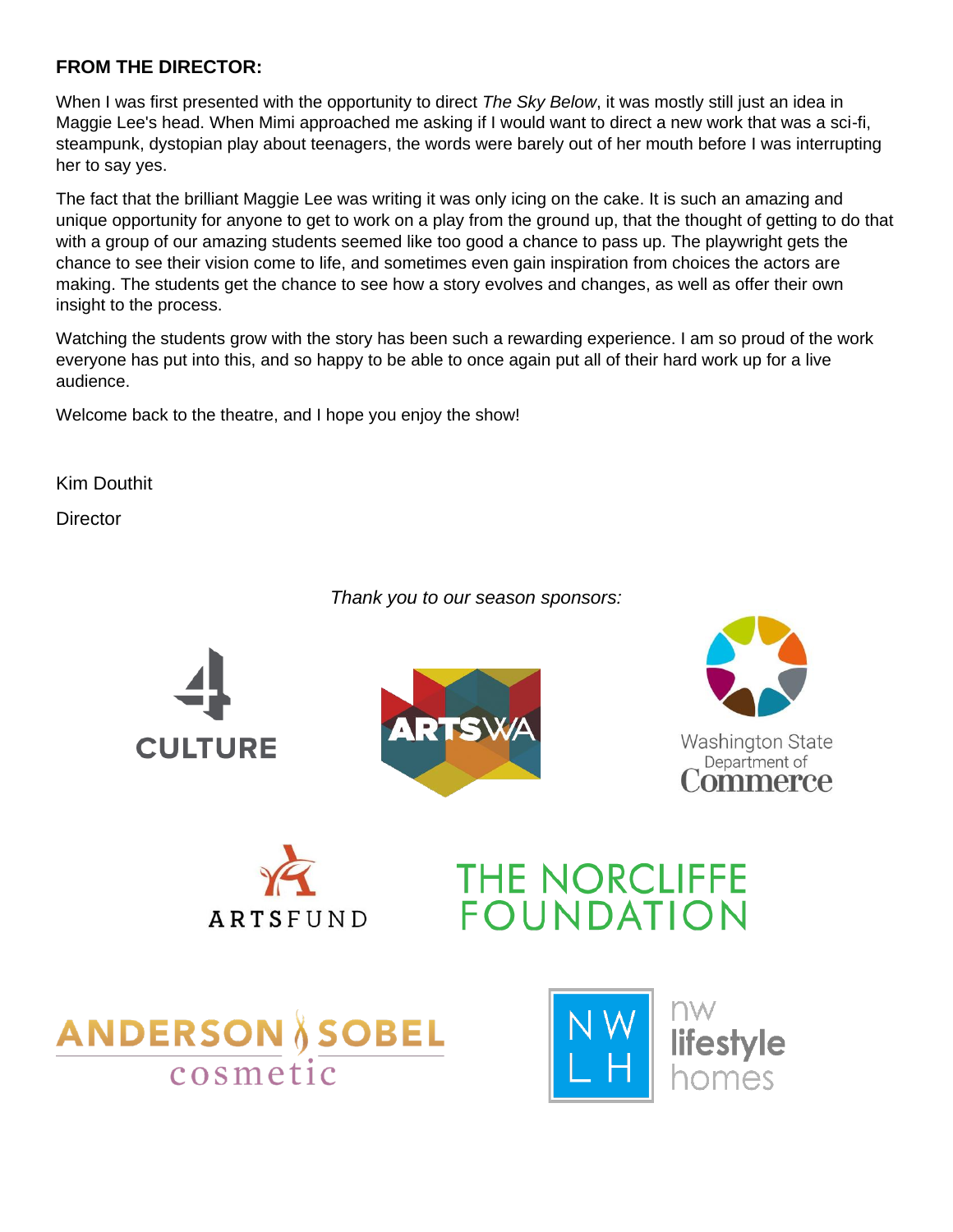## **CAST LIST (In order of appearance):**

| Augie               | Piper F.                                                                                                       |
|---------------------|----------------------------------------------------------------------------------------------------------------|
| Arden               | Ben B.                                                                                                         |
| <b>Nellie</b>       | Kiseki B. (11/5, 11/6, and 11/13)                                                                              |
| <b>Nellie</b>       | Sophie C. (11/7, 11/12, and 11/14)                                                                             |
| <b>Aunt Tessa</b>   | Maya T.                                                                                                        |
| Rayne               | Anya S.                                                                                                        |
| <b>Britt</b>        | Sarah C.                                                                                                       |
| Jori                | Nora J.                                                                                                        |
| Dio                 | Claire S. (11/5, 11/7, and 11/13)                                                                              |
| Dio                 | Isabel S. (11/6, 11/12, and 11/14)                                                                             |
| Ephraim             | Maria W.                                                                                                       |
| Hilda               | Cecilia M.                                                                                                     |
| Beryl               | Elsa R.                                                                                                        |
| Ms. Opal            | Sara M.                                                                                                        |
| Hana                | Izzy F. (11/6, 11/7, and 11/14)                                                                                |
| Hana                | Maggie A. (11/5, 11/12, and 11/13)                                                                             |
| Bingham             | Luka B.                                                                                                        |
| <b>Tatley</b>       | Alexis A.                                                                                                      |
| <b>Lady Corsair</b> | Grace M.                                                                                                       |
| Chromaton Alpha     | Sara M.                                                                                                        |
| Chromatons          | Alexis A, Ben B, Cecilia M, Elsa R, Grace M, Izzy F, Luka B,<br>Maggie A, Maria W, Maya T, Piper F, and Sara M |

Setting: In and around the floating mechanical city of Firmament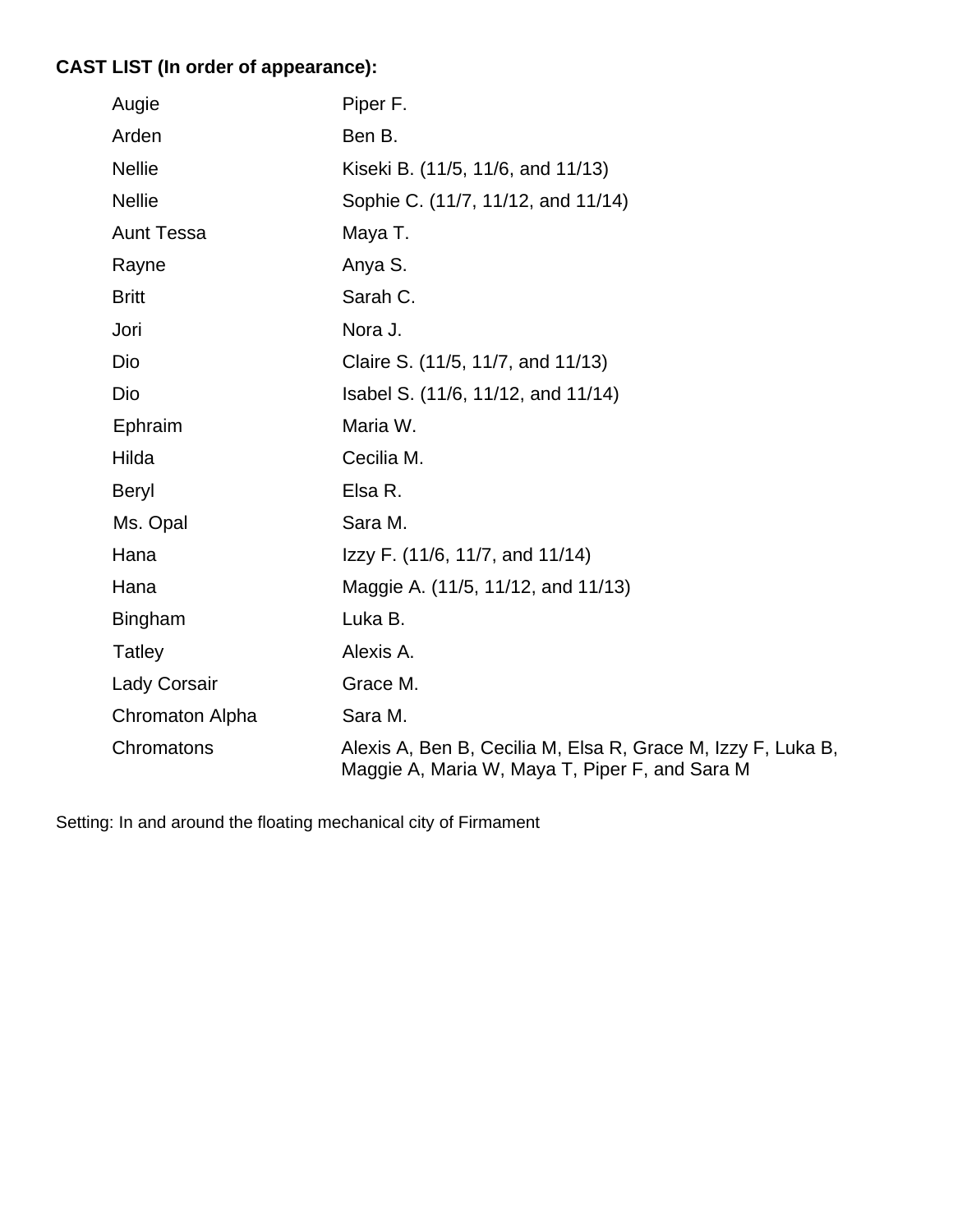### **ACTOR'S BIOS (Alphabetical by first name):**



**Anya S (Chancellor Rayne)** is a sixth grader in Islander Middle School. She is happy to return to Sky Below for the full production! She enjoys playing the trumpet and participating in the school band. In her free time, she loves all types of art; painting, singing, drawing, and dancing. She has an addiction to Animal Crossing, and nothing can take it away from her!

**Alexis A (Tatley)** is so excited about her second show at YTN! She is 13 years old in 8th grade and goes to Averbuj Academy. Alexis has done several shows. Her alltime favorite was *The Wizard of Oz*. She's looking forward to visiting her cousins at Thanksgiving! She hopes you'll enjoy the show!





**Benjamin B (Arden)** goes to Islander Middle School, is 13 years old, and is in 8th grade. he has been in numerous YTN shows including *Fiddler on the Roof* and *Little Mermaid*. When not acting, he loves to play D&D along with other sorts of games/reading. He loves his cats, Hamilton and Lefty, very much. He is excited for more shows with YTN, and hopes his fellow actors break a leg and do great.

**Cecilia Mitchell (Hilda)** is turning 12 years old this month, in 6th grade at Islander Middle School, and lives on Mercer Island. She has been taking classes at YTN for several years. She previously performed in Missoula Children's Theatre production of *Gulliver's Travels*. She had her YTN performance debut in the spring of 2021 as Toto in *The Wizard of Oz*. She is an avid reader who loves to draw and spends time with her dog and 2 cats. She hopes you enjoy the show!





**Claire S (Dio)** is so grateful to be a part of *The Sky Below*. She would like to thank the amazing crew and cast for making this such an amazing show. Thank you guys so much for always bringing so much energy and good vibes to every rehearsal.

**Elsa R (Beryl)** is 13, and goes to Cougar Mountain Middle School. She is in eighth grade. Elsa likes to read and can't wait for family and friends to see the show!!

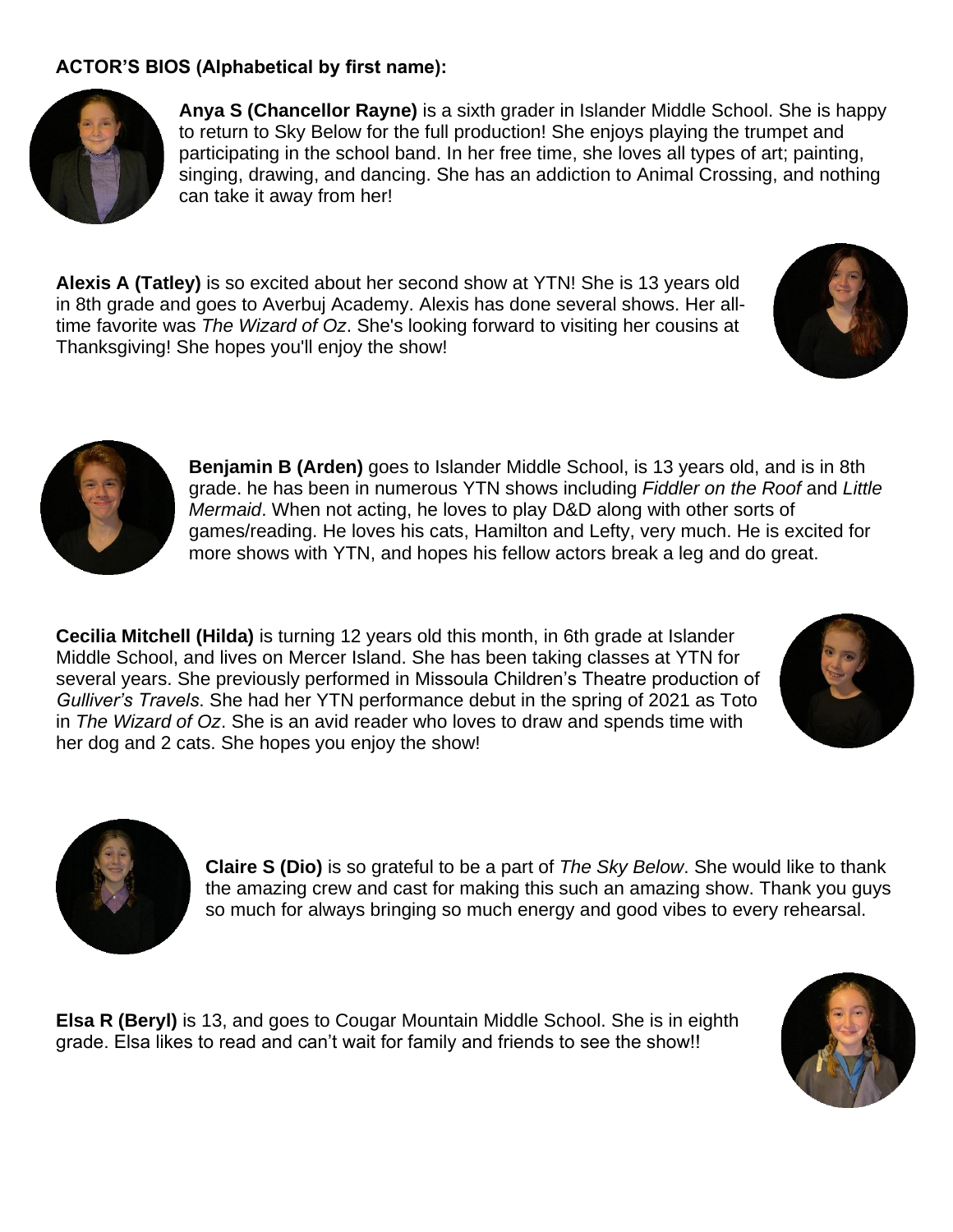

**Grace M (Lady Corsair)** is a 7th grader at Islander Middle School and is thrilled to be a part of *The Sky Below*. This is Grace's second year with YTN but her first opportunity to perform before a live audience. When she's not on stage, Grace enjoys playing tennis, Dungeons and Dragons, and drawing.

**Isabel S (Dio)** is 13 years, 10 months, 25 days, 9 hours, and 14 minutes old. *The Sky Below* is her fifth show at YTN. Outside of acting, she enjoys her dog, drawing, and writing cast bios, as you can tell she is very skilled at this ;). She is very glad to be back performing in person, (because we all loved zoom), and of course, she hopes you enjoy the show!





**Izzy F (Hannah)** is 16 and a sophomore at Mercer Island High School. She has been doing performances, classes and camps through YTN since 5th grade- too many to count!! When she's not at YTN, Izzy enjoys creating art, watching anime, critiquing movies, singing, dancing, hanging out with her friends and her new found favorite- experimental baking! Izzy is very thankful to be part of this show for a second time!

**Kiseki B (Nellie Hargrave)** is elated to be performing in her 5th show at Youth Theatre Northwest. Her favorite roles include: *Flora and Ulysses* (William Spiver), *The Wizard of Oz* (The 2 Good Witches), *The Princess and The Frog* (Frieda the Frog), and *Shrek Jr* (Gingerbread Man) at Youth Theatre Northwest as well as other productions at Village Theatre. When not performing, Kiseki can be found reading books, listening to K-pop, singing, playing trivia and enjoying the autumn weather! She hopes you enjoy *The Sky Below*!





**Luka B (Bingham)** is 11 and a 6th grader at Rose Hill Middle School. *The Sky Below* is their third theater production, but their first with YTN. They also performed in the summer production of *The Sky Below*, and thoroughly enjoyed getting to participate in a first run show and seeing how it evolved during the rehearsals. Apart from theater, Luka enjoys singing, drawing, tap and jazz dancing, and living the life of an anime weeb.

**Maggie A (Hana)** is super excited to perform in *The Sky Below*. She enjoyed the process very much and she has made so many new friends. She has previously been in *The Stinky Cheese Man, Rikki Tikki Tavi, The Lion King, Sideways Stories Of Wayside School, Mary Poppins, The Fiddler On The Roof, Rescued*, and most recently the *Wizard Of Oz.* She is so happy to make this show her 9th show at YTN. She is 13 years old, attends Islander Middle School, and is in 8th grade. In her free time she likes to crochet and paint. She hopes you enjoy the show!

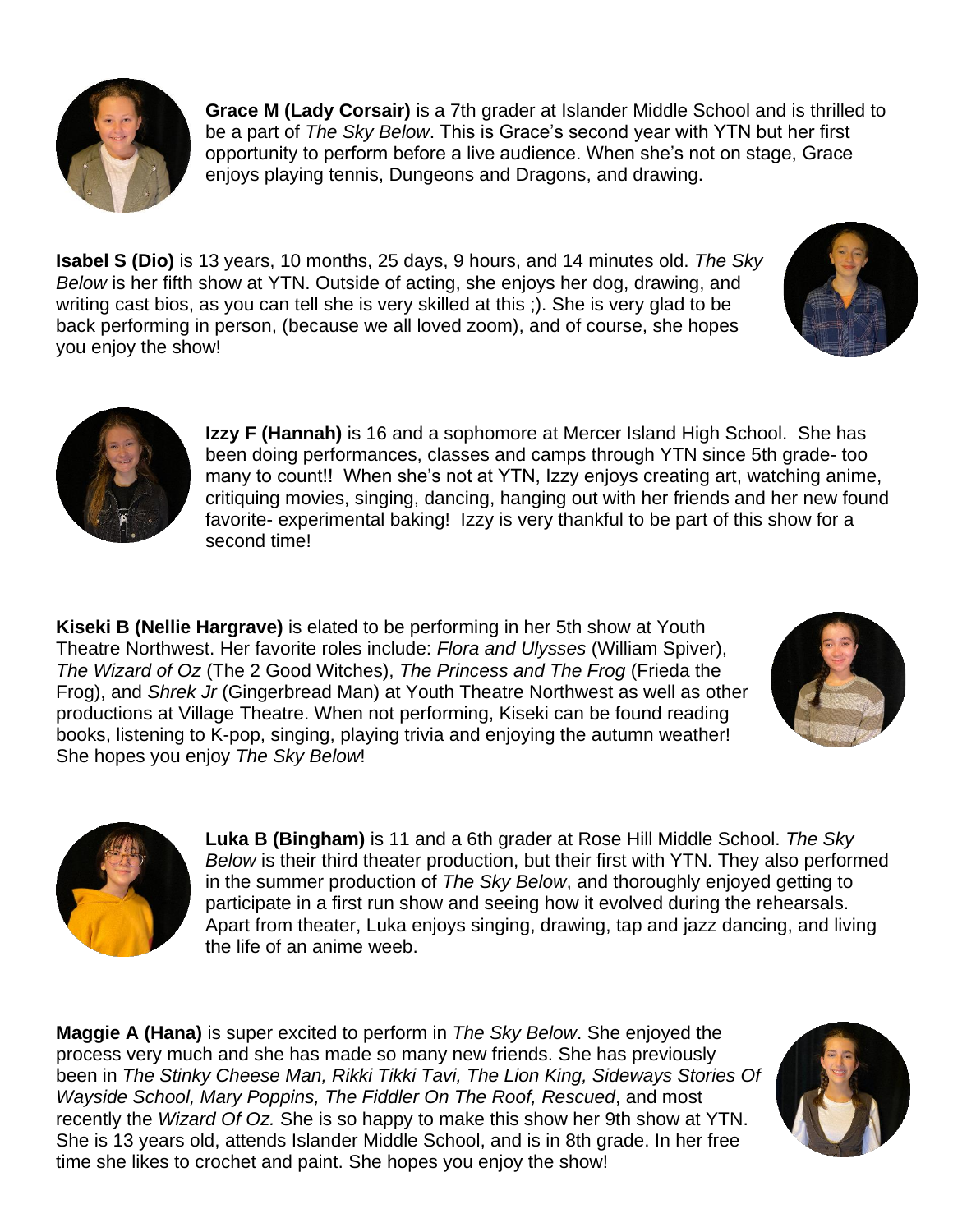

**Piper F (Augie)** is 14 years old, in 8th grade at Islander Middle School, and lives on Mercer Island with her 4 cats. Sky Below is Piper's 10th full production at YTN. Some of her other favorites have been *Rescued*, *Fiddler*, *Rules of Comedy*, *Go Dog Go* and *Lilly's Purple Plastic Purse*. When not acting, you will find Piper making art, reading, being a cat whisperer, and making jewelry.

**Maria W (Ephraim)** is 11 years old and is a 6th grader at Denny International Middle School. This is Maria's 11th show she has also don shows at Sing Out Seattle and Stage Struck. Some of Maria's favorite things to do are reading, drawing, writing, and walking with her dog Ursa.





**Maya T (Aunt Tessa)** is 13 years old, an 8th grader at IMS, and lives on Mercer Island. She is happy to be performing in her 5th show at YTN! Maya enjoys everything theatre - taking part in productions, doing improve, and assisting in young actor's classes. When she is not at YTN, you can find Maya babysitting, hanging with friends, and traveling.

**Nora J (Jori)** is 13 years old, this is her 9th show with YTN and she is very very excited to be re-doing *The Sky Below*. Nora enjoys roller skating, rainbows and glitter, playing with her guinea pigs, and social interactions. Enjoy the show!



**Sarah C (Britt)** is 14 years old, and she is in 8<sup>th</sup> grade at Lakeside School in Seattle. Sarah has done many productions with YTN including *Mary Poppins Jr*, *The Monkey King*, *Fiddler on the Roof*, and *Radio Drama*. She has loved being in *The Sky Below* with such a great director and cast! In her free time Sarah enjoys playing soccer, violin, boxing, baking, and playing with her dog Nelson.

**Sara M (Ms. Opal/Chromaton Alpha)** is excited to help bring *The Sky Below* to the stage and especially to see audiences in person once again. Sara has been with Youth Theatre Northwest for 3 years and this is her 4th production. She is a 5th grader at Forest Ridge School of the Sacred Heart and outside of theater loves to sing, ride her horses, Snoop and Rodney, play with her hamster, Cloudy, and try to ignore her little brother.



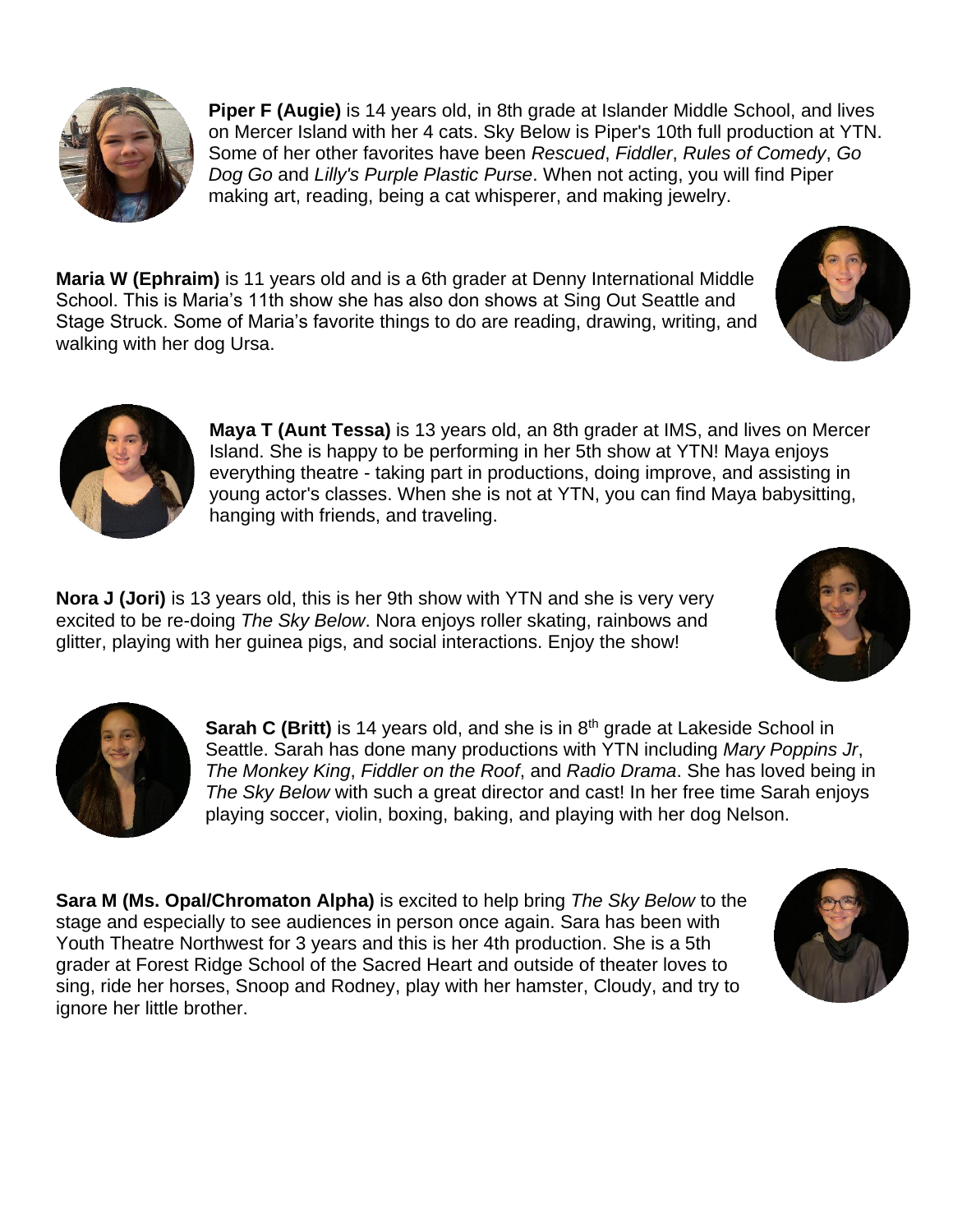

**Sophie C (Nellie)** is 14 years old, and a freshman at Franklin High School. When she can find time in between dance classes and rehearsal she enjoys reading, skiing, and spending time outside. Most of all, she loves working with her cast mates on this spectacular project. Enjoy the show!

### **PRODUCTION TEAM:**

| Playwright                 | Maggie Lee           |
|----------------------------|----------------------|
| <b>Director</b>            | <b>Kim Douthit</b>   |
| Set Designer               | <b>Brian Jackson</b> |
| <b>Costume Designer</b>    | Natasha Gier         |
| <b>Lighting Designer</b>   | <b>Trina Wright</b>  |
| <b>Prop Designer</b>       | <b>Christy Fox</b>   |
| Sound Designer             | <b>Troy Lund</b>     |
| <b>Fight Choreographer</b> | Philip G. Smith      |
| Stage Manager              | Maria Villegas       |
| Assistant Stage Manger     | <b>Christy Fox</b>   |
| Master Electrician         | <b>Trina Wright</b>  |

### **STUDENT CREW:**

| <b>Light Board Operator</b> | Henry W   |
|-----------------------------|-----------|
| <b>Sound Board Operator</b> | Onosa'i D |
| <b>Production Intern</b>    | Sharayu Z |

### *Coming up next at Youth Theatre Northwest:*



**On Demand: 12/20 - 12/31**



 **In Person: 12/4 - 12/12 Live Streaming 12/12 at 6:00pm**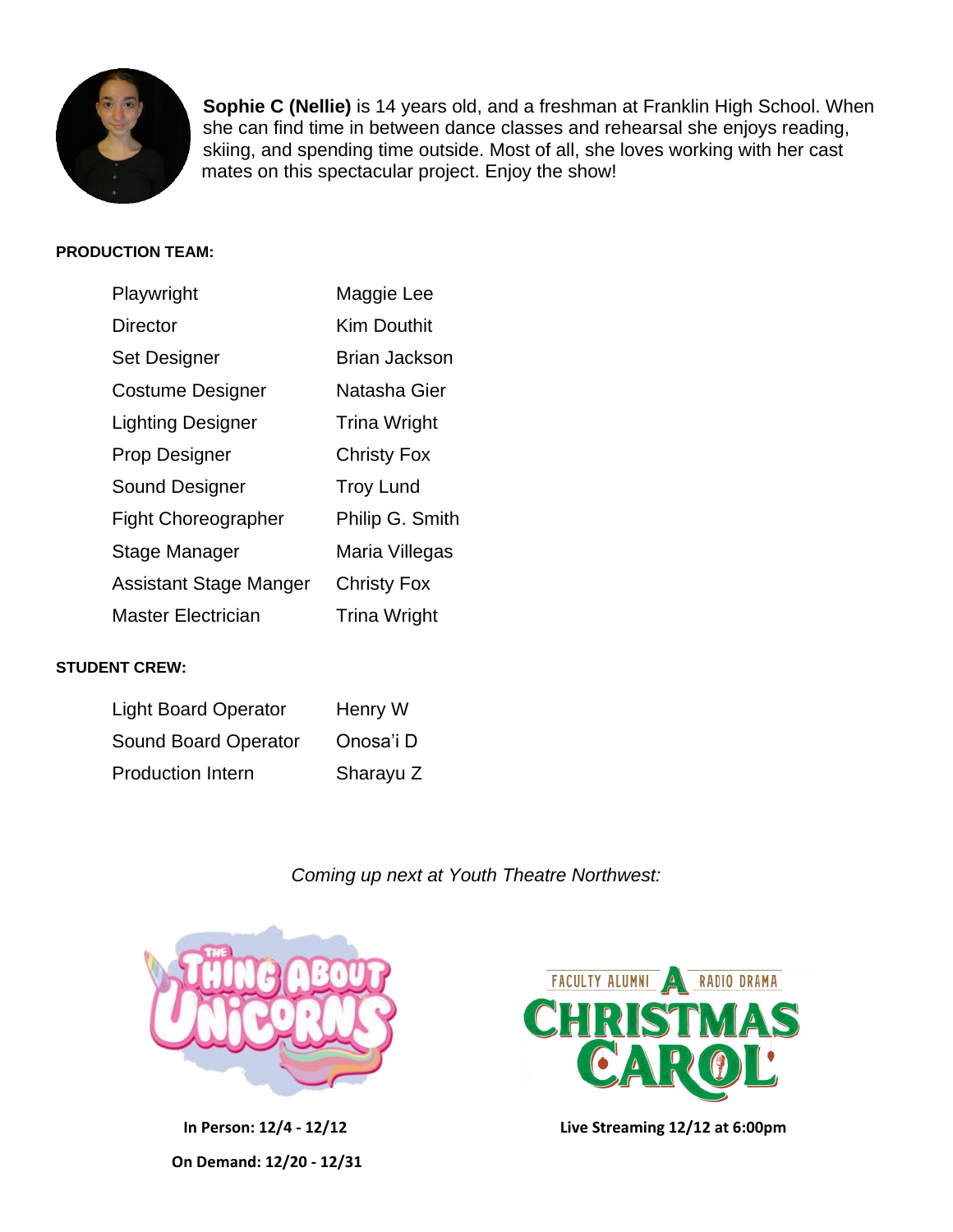### **PRODUCTION TEAM'S BIOS:**

**Maggie Lee (Playwright)** is thrilled to embark on this new steampunk adventure with YTN! Maggie is an award-winning playwright who enjoys creating diverse, imaginative new worlds on stage in genres like science fiction, fantasy, and horror for audiences of all ages. Her work has been produced in Seattle, New York, Seoul, Chicago, and San Francisco. Previous shows at YTN include the short horror film *The Vanishing Tree*, the modern PNW retelling of *The Monkey King: Journey Westbound*, and the kamishibai-inspired adaptation of *Through the Looking Glass*. She is currently the Resident Playwright at Macha Theatre Works, a board member of Rain City Projects (an organization supporting PNW playwrights), and a member of the Dramatists Guild. Many thanks to Daniel Rector (the keenest dramaturg on land or sky), our fearless director Kim, the amazing cast, and all the lovely folks at YTN. And thank YOU for supporting new plays!

**Kim Douthit (Director)** is a YTN alumna who is happy to be back directing this new work, *The Sky Below*. Some of her past credits with YTN include *The Little Mermaid*, *Little Shop of Horrors* and *Sideways Stories from Wayside School*. She also directs Summer of Horror, YTN's annual horror shorts, this year going into year four of the program! She would like to thank the amazing cast for all of their hard work and Maggie for creating such a cool and interesting world!

**Brian Jackson (Set Designer)** has been with Youth Theatre Northwest since 2003 as the Technical Director and a set designer. He has also worked with Seattle theater companies such as Seattle Scenic Studios, The Group Theatre, On the Boards, The Bathhouse Theatre, 14/48, Northwest Actors Studio, and Theatre Schmeater. He is grateful to be a part of an amazing YTN staff and production company. He'd like to thank the production team, crew, and the talented cast for their hard work.

**Natasha Gier (Costume Designer)** has been costuming for theatre since 2009, quite by accident. She has a degree in Fashion Design but for a happy accident found herself with a costume internship with YTN and decided to continue down the costuming path. Luckily for her, they decided to keep her. Some of her latest work with YTN includes *The Princess & the Frog*, *Sky Below* Conservatory and *Rent*.

**Trina Wright (Lighting Designer)** is looking forward to this new season at YTN. Recent designs include *the Wizard of OZ*, *The Complete Works of William Shakespeare (Abridged)*, *Sidekick Island*, *Rescued*, *RENT, Flora and Ulysses,* and *Ragtime*. Upcoming is *Clue* at Kennedy Catholic High School, *The Thing About Unicorns* at YTN, and *Pride and Prejudice* at Seattle Pacific University. When not at the theater, she can be found helping her boys practice trombone, walking her ancient Irish terrier around the neighborhood, and finally tackling the pandemic project list with her husband.

**Christy Fox (Prop Designer & Assistant Stage Manager)** is so thankful to be a part of this production and at YTN! It is always so marvelous to be doing theatre, especially in these difficult times, we need it now more than ever! It's such a wonderful outlet and community. It has been a pleasure watching the actors learn and grow through art. A few previous props at YTN - Rescued, *Flora and Ulysses*, *Through the Looking Glass*, *Rules of Comedy, The Little Mermaid*; ASM - *Fiddler on the Roof Jr., The Monkey King: Journey Westbound*.

**Troy Lund (Sound Designer)** has been designing sound, producing music and voice acting around the PNW for 25 years. He is the voice of Dr. Edgar Zomboss in the upcoming Plants vs. Zombies 3.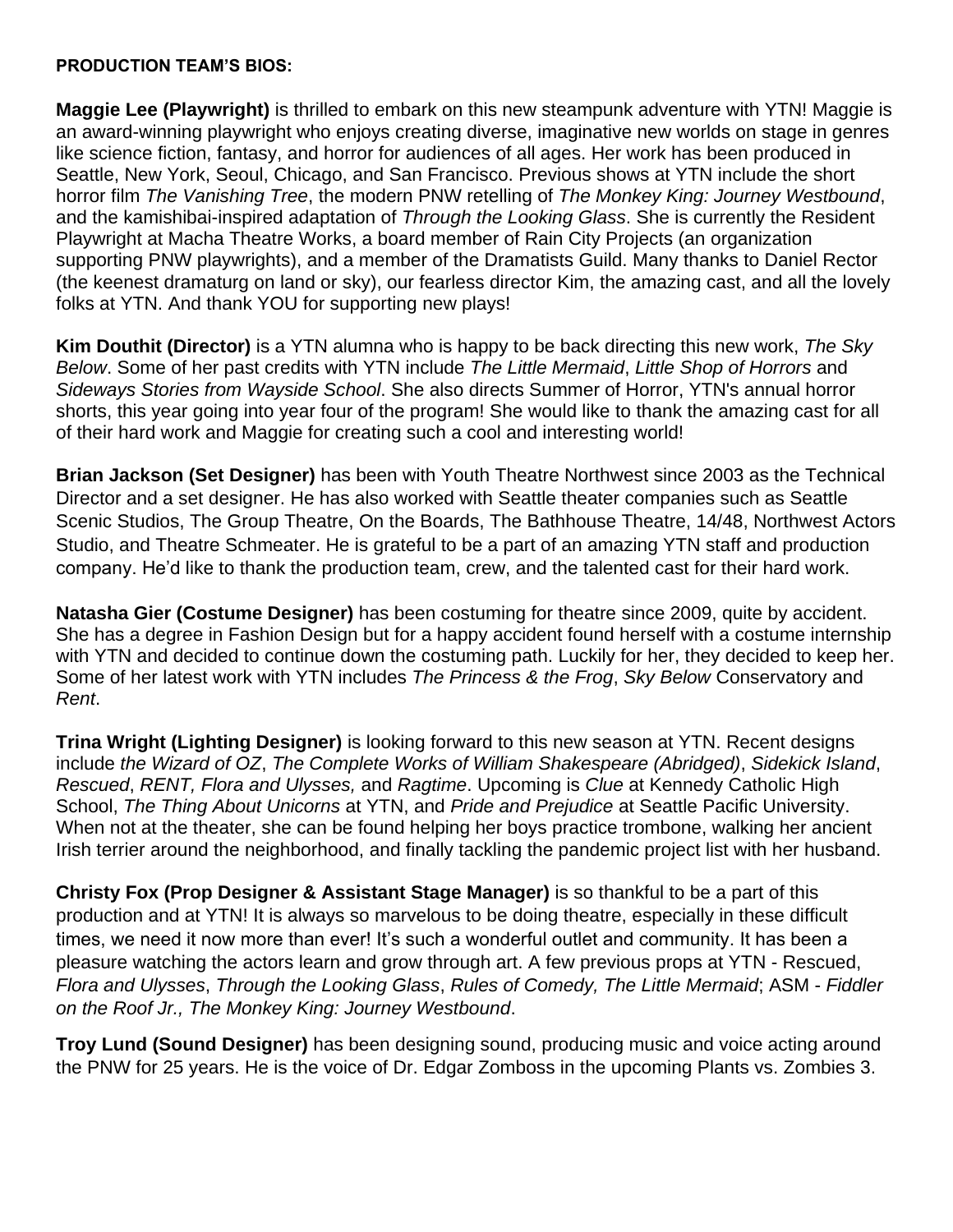**Philip G. Smith (Fight Choreographer)** has been haunting YTN for 20 years as a roustabout, baddialect coach, recorded pre-show speech voice, and nigh-countless other things YTN Executive Artistic Director Mimi Katano (to whom he's been married for 23 years) has tasked him with. At least somebody is getting some use out of that BFA in Theater.

### **YOUTH THEATRE NORTHWEST STAFF:**

| <b>Executive Artistic Director</b>        | Mimi Katano                   |
|-------------------------------------------|-------------------------------|
| <b>Managing Director</b>                  | Stephanie Bull                |
| <b>Program Director</b>                   | <b>Cory Southwell</b>         |
| <b>Development Director</b>               | Katie McKenna                 |
| Program Associate                         | Mike Lion                     |
| Administrative Assistant                  | Alyssa Maas                   |
| <b>Facilities Manager/Resident Artist</b> | <b>Brian Jackson</b>          |
| <b>Bookkeeper</b>                         | <b>Beth Sampson</b>           |
| Costume Shop Manager                      | <b>Heather Shannon Culver</b> |
| <b>Marketing Associate</b>                | <b>Kim Douthit</b>            |
| <b>Marketing Copywriter</b>               | Philip G. Smith               |
| <b>Graphic Designer</b>                   | <b>Shawn Linder</b>           |

### **YOUTH THEATRE NORTHWEST BOARD OF DIRECTORS:**

| Megan Atkinson           | <b>Malcolm Lawrence</b>  |
|--------------------------|--------------------------|
| Michelle Bomberger       | Tom Lofton               |
| <b>Kristina Crothers</b> | Carrie Rolph             |
| Martina Dalton, Chair    | <b>Jonathan Shakes</b>   |
| <b>Karin Davies</b>      | Diane Sloss              |
| Cathy Dean               | Chanya Swartz, Treasurer |
| Carina Evens, Secretary  | Robynne Thaxton          |
| Kelsey Joyce             |                          |